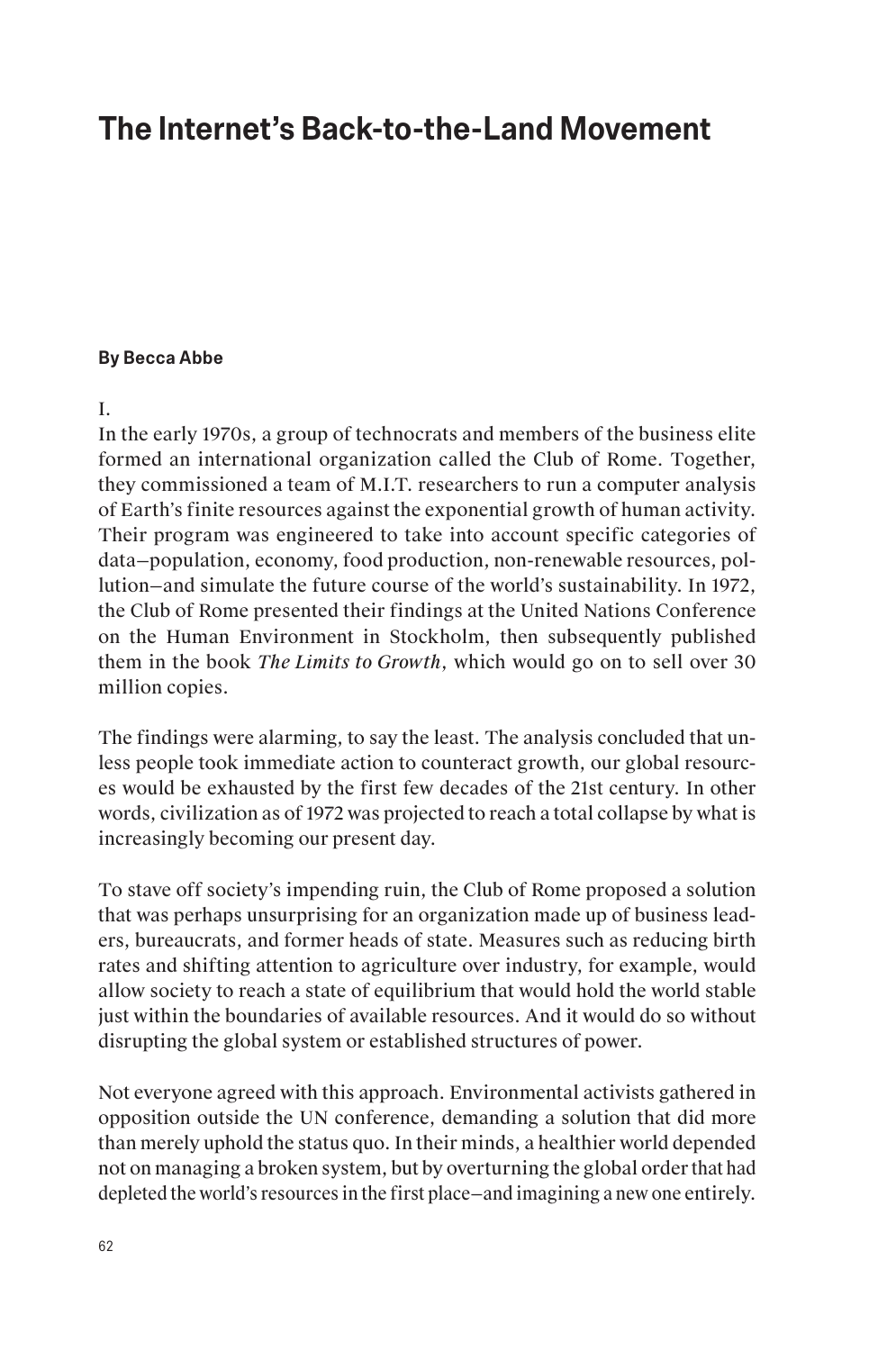#### II.

How do we reverse growth? Two dreams are offered in Michelangelo Antonioni's 1970 counterculture drama *Zabriskie Point*. The first vision is a free-loving orgy of youths in the desert; in the second, a literal explosion of an American home reveals all the excess of consumerism that lies within.

Dreaming utopia is at once hopeful and analytical. Its design critiques the evils of an existing world, while simultaneously providing a new blueprint to aspire to. In his 1963 article "The Shape of Utopia," scholar and author Robert C. Elliott introduces two sides: "the negative, which exposes in a humorous way the evils affecting the body politic," and "the positive, which provides a normative model to be imitated." In this way, a utopia cannot be extricated from its dystopian counterpart; it's always imagined in response to some kind of crisis.

In the same year that *Limits to Growth* was published, Stewart Brand's *Whole Earth Catalog1 (#1160)* won a National Book Award and sold 1.5 million copies. Formatted like an encyclopedic sales catalog, *Whole Earth*'s 452 pages provided access to information about everything one might need to live off the grid. It was essentially a printed version of the not-yet-invented internet, linking all its subscribers via physical distribution.

The *Whole Earth Catalog* was aimed at the small but growing back-to-the-land movement. According to the poet Judson Jerome, who received a grant to visit and study these new settlements, around 750,000 Americans were living communally during the early 1970s across more than 10,000 different communes. Driven by a heightened awareness of the precarity of life on Earth, the people of these micro-communities sought a self-sufficient life outside of consumerism, political turmoil, war, and the oil crisis. It was a movement concerned with creating alternative models against the growth evidenced in the Club of Rome's analysis, and the *Whole Earth Catalog* was their instruction manual.

Outside the United States, similar movements were taking place. In 1975, Japanese farmer and philosopher Masanobu Fukuoka published *The One-Straw Revolution*, a guide for natural, or "do-nothing," farming. Just as the Club of Rome believed that "the common enemy of humanity is man," Fukuoka recognized that many of our celebrated technological advancements would be unnecessary had humans not created a problem to fix in the first place. Fukuoka's guide sought to show that by working as a part of nature instead of attempting to dominate it, one could grow the same amount of food as a conventional farm with less work and at no harm to the environment. *The One-Straw Revolution* was translated into 20 languages and Fukuoka's ideas spread across the globe.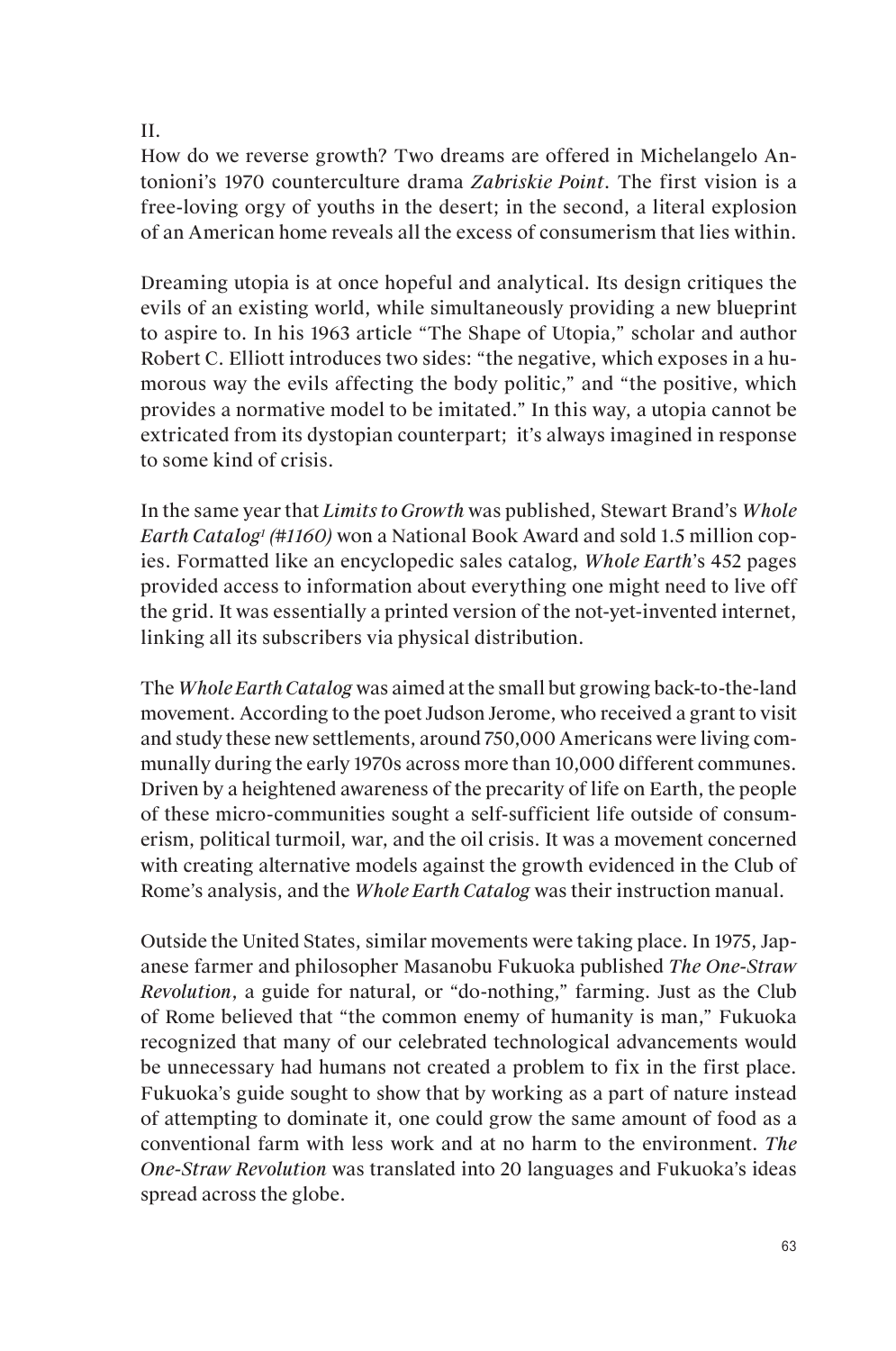### III.

By the late 1970s, the American communes had all but faded away. Many failed due to internal strife and the inevitable hierarchical struggles that come with coexistence. Meanwhile, Stewart Brand's work was turning to digital utopianism. In 1985, Brand and Larry Brilliant launched the WELL ("Whole Earth 'Lectronic Link") one of the earliest computer networked communities outside of government or academic programs. Continuing the original philosophies behind *Whole Earth*, the WELL was also focused on information sharing—this time through a text-based message board system linked by some of the first consumer desktop computers.

What had failed in practice in the communes found a new place to take root on the WELL. The vision for life within an online distributed network was one of universal equality. Your age, gender, race, or class would be rendered irrelevant, and government need not interfere. Though arguably elitist from the start—there were inherent economic and educational barriers to entry to this online society—it was in theory the opportunity to create a new system for society.

Platforms like the WELL, and the World Wide Web to follow, pioneered a community-driven decentralized media landscape in opposition to the unidirectional television, radio, and printed news outlets. But these and other corporate giants soon realized the power of this new tool for communication. Once again, the grid caught up with those attempting to escape and what could have been a peer-maintained, communal space was inverted and twisted for profit.

## IV.

Perhaps because it was conceived as a utopia, we tend to think of the internet as a limitless superhighway<sup>2</sup>, a virtual mirror free from the constraints of our physical world. Data, files, our work, our memories, all float up to the cloud and are called down to attention by what seems to be magic. Yet in reality, life online is governed by the same limits to growth affecting the rest of our world. According to *Low Tech Magazine*<sup>3</sup> the entire World Wide Web is responsible for consuming 10% of all global electricity production, a rate that is exponentially increasing.

As it turns out, the cloud is more of a marketing buzzword than an accurate description of file storage. Though it may not be on your hard drive, everything must be saved physically somewhere on the network. As the text on one T-shirt puts it, "There is no cloud, it's just someone else's computer." And that someone else could easily be Amazon, Google, Facebook, or Ap-